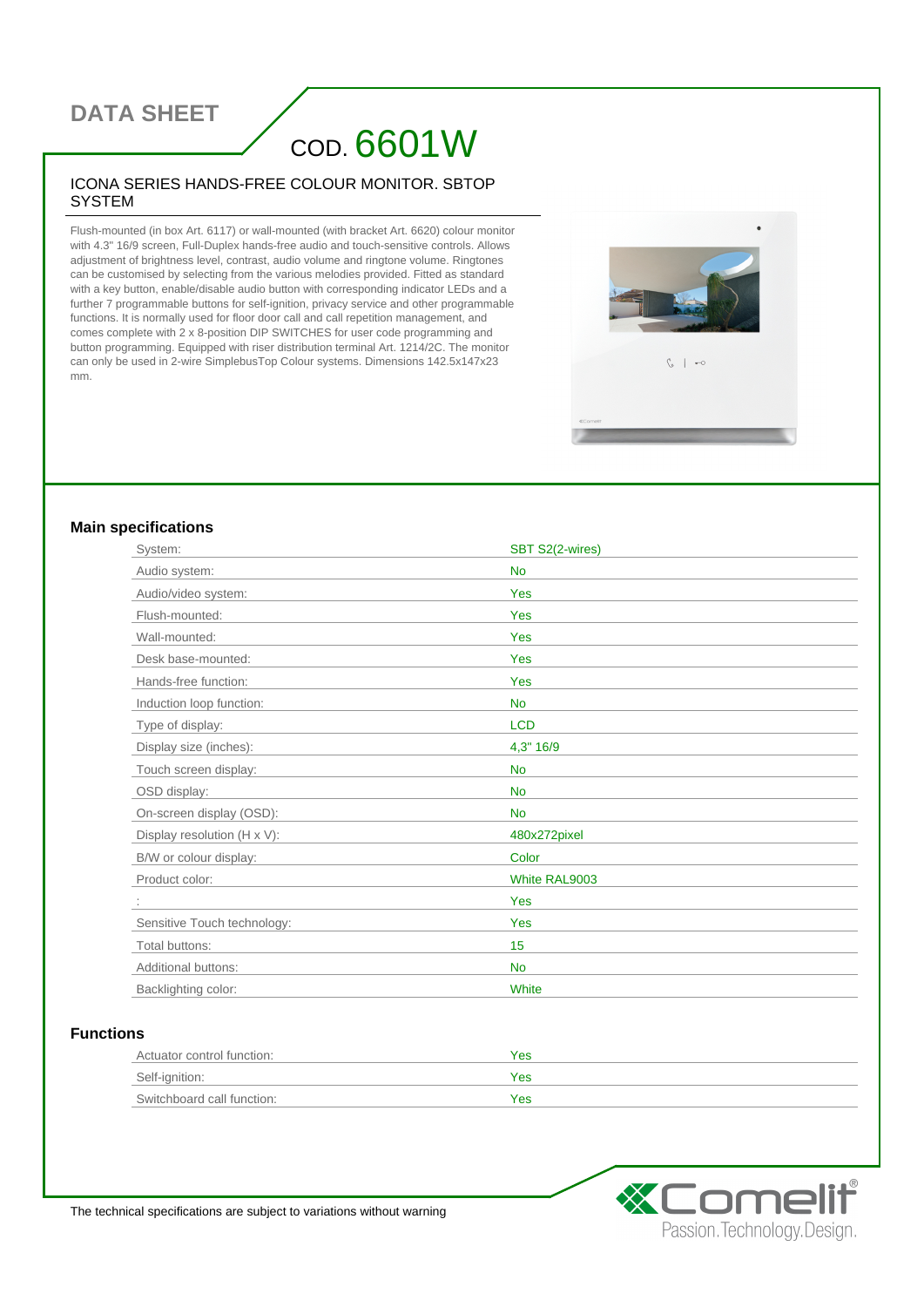## **DATA SHEET**

|                 | ÷                                | Yes        |
|-----------------|----------------------------------|------------|
|                 |                                  | Yes        |
|                 |                                  | Yes        |
|                 |                                  | Yes        |
|                 |                                  | Yes        |
|                 |                                  | Yes        |
|                 | Privacy function:                | Yes        |
|                 | $\mathbb{Z}^{\times}$            | Yes        |
|                 |                                  | Yes        |
|                 | Floor door call function:        | Yes        |
|                 | Intercom function:               | Yes        |
|                 | ÷                                | Yes        |
|                 | Customisable ringtone:           | Yes        |
|                 | Alarm function:                  | Yes        |
|                 | Privacy conversation function:   | Yes        |
|                 | Key button function:             | Yes        |
|                 | Full Duplex hands-free function: | Yes        |
|                 |                                  |            |
|                 | <b>Hardware specifications</b>   |            |
|                 | Customisable housing:            | <b>No</b>  |
|                 |                                  |            |
| <b>Settings</b> |                                  |            |
|                 | Loudspeaker volume control:      | Yes        |
|                 | Microphone volume control:       | Yes        |
|                 | Ringtone volume control:         | Yes        |
|                 | Display brightness control:      | <b>Yes</b> |
|                 | Display contrast control:        | Yes        |
|                 | Display colour control:          | <b>No</b>  |
|                 |                                  |            |
|                 | <b>General info</b>              |            |
|                 | Product height (mm):             | 147        |
|                 | Product width (mm):              | 142,5      |
|                 | Product depth (mm):              | 23         |
|                 | Intrastat code:                  | 8517709000 |
|                 |                                  |            |
|                 | <b>Compatibility</b>             |            |
|                 | Video door entry family:         | Yes        |
|                 | Simplebus Top system:            | Yes        |
|                 | Simplebus Color system:          | Yes        |
|                 |                                  |            |
|                 | <b>Technical specifications</b>  |            |
|                 |                                  | 22÷28Vdc   |
|                 | Maximum current absorption (mA): | 400        |



The technical specifications are subject to variations without warning